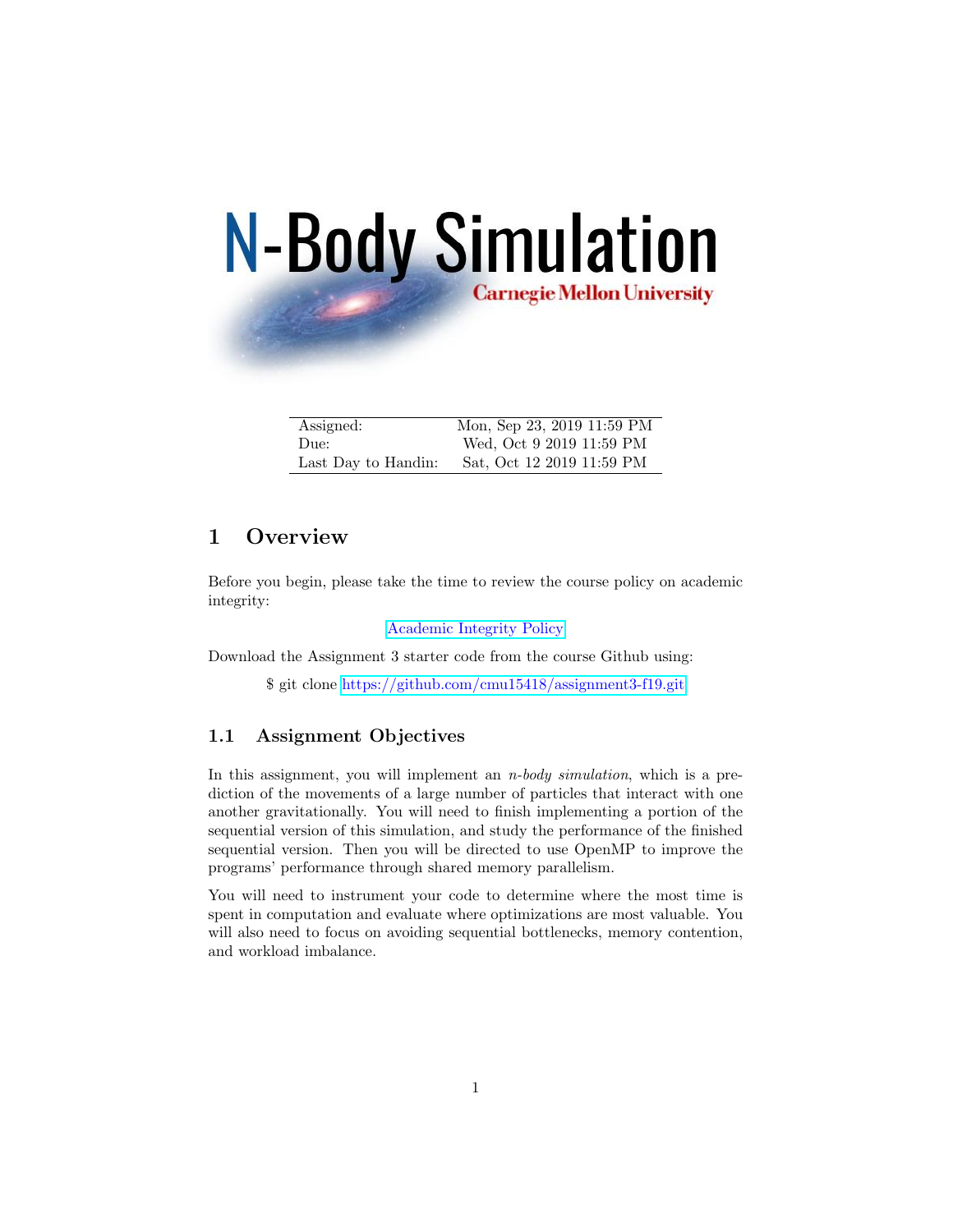#### 1.2 Machines

The [OpenMP](http://www.openmp.org/) standard is supported by a variety of compilers, including GCC, on a variety of platforms. Programs can be written in C, C++, and Fortran. For this assignment, you will be working in C++. You can test and evaluate your programs on any multi-core processor, including the GHC machines.

For performance evaluation, we will be using the GHC machines for testing.

#### 1.3 Resources

There are many documents describing OpenMP, including those linked from the OpenMP home page at http://www.openmp.org. Like many standards, it started with a small core of simple and powerful concepts but has grown over the years to contain many quirks and features. You only need to use a small subset of its capabilities. A good starting point is the document at [https://www.cs.cmu.edu/](https://www.cs.cmu.edu/~418/doc/openmp.pdf)∼418/doc/openmp.pdf.

# 2 Introduction

In this problem, we will simulate the movement of particles with varying mass and initial position. Each particle is defined as a tuple of id, mass, initial velocity and initial position. Particles are affected by gravitational forces from nearby particles.



Figure 1: illustration of gravitational force between two particles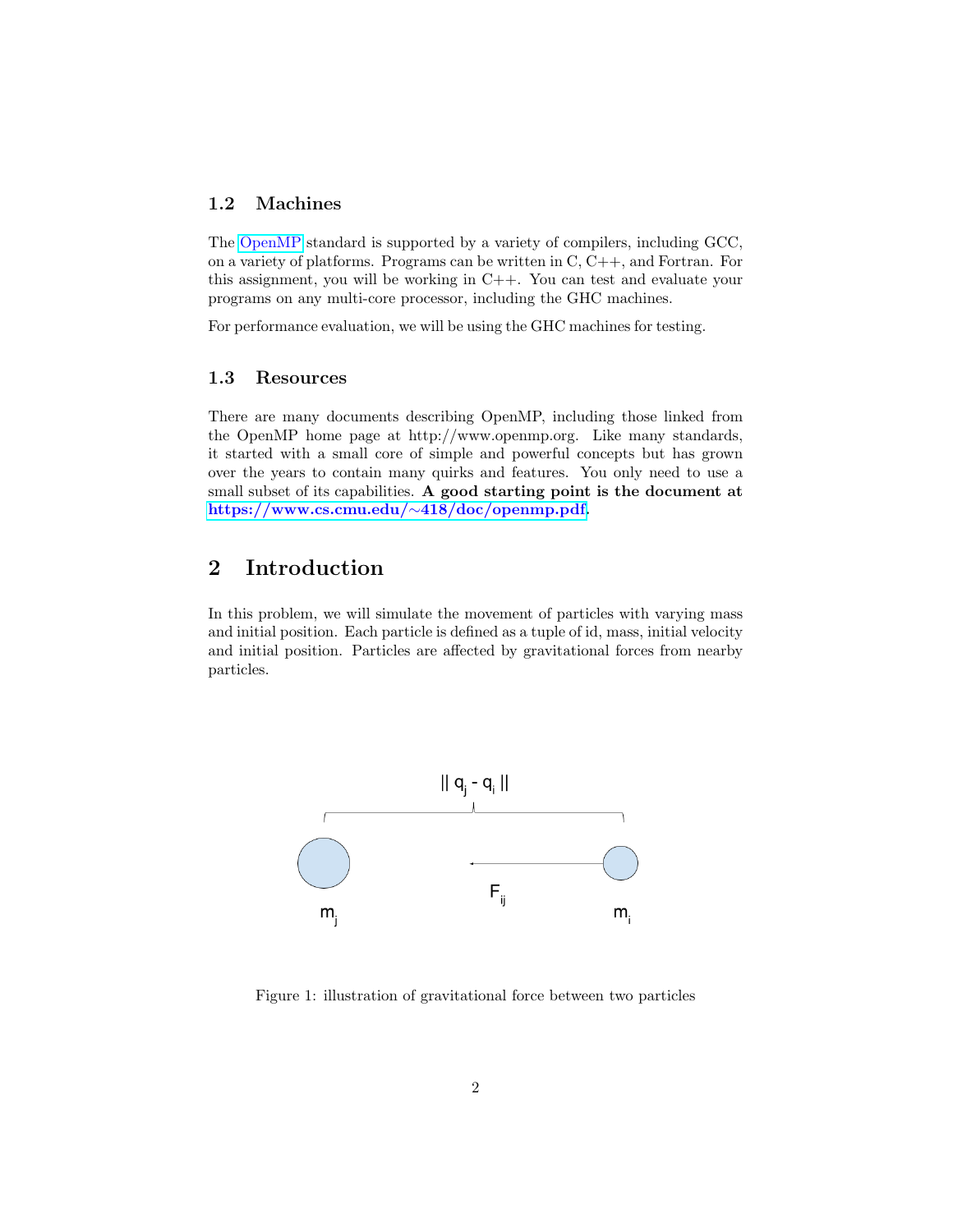The *n*-body problem considers *n* point masses  $m_i$ ,  $i = 1, 2, ..., n$  in an [inertial](https://en.wikipedia.org/wiki/Inertial_frame_of_reference) [frame of reference](https://en.wikipedia.org/wiki/Inertial_frame_of_reference) in three dimensional space  $R<sup>3</sup>$  moving under the influence of mutual gravitational attraction. Each mass  $m_i$  has a position vector  $q_i$ . [New](https://en.wikipedia.org/wiki/Newton%27s_second_law)[ton's second law](https://en.wikipedia.org/wiki/Newton%27s_second_law) says that mass times acceleration  $m_i \frac{d^2 * q_i}{dt^2}$  is equal to the sum of the forces on the mass. [Newton's law of gravity](https://en.wikipedia.org/wiki/Newton%27s_law_of_gravity) says that the gravitational force felt on mass  $m_i$  by a single mass  $m_j$  is given by

$$
\mathbf{F}_{ij} = \frac{Gm_i m_j (\mathbf{q}_j - \mathbf{q}_i)}{\left\| \mathbf{q}_j - \mathbf{q}_i \right\|^3},
$$

where G is the gravitational constant and  $\|\mathbf{q}_j - \mathbf{q}_i\|$  is the magnitude of the distance between  $q_i$  and  $q_j$  (metric induced by the  $l_2$  norm).

In the simulation you will write, particles only exist in a 2D world, with x and y dimensions. We will also use an approximation; past a predefined radius, particles will not affect other particles, since their gravitational force is almost negligible.

#### 2.1 Computing Gravitational Force

In this assignment, you do not need to implement the physical formula that defines the amount of gravitational forces. We provide a function, computeForce(Particle p1, Particle p2, float radius), in the file world.h that returns the gravitational force between particle p1 and p2. You are not allowed to modify this function. It is summarized as the following;

```
computeForce(Particle target, Particle attractor, float radius) =
       dist = distance between particles
       dir = direction from target to attractor particle
       force = dir * target mass * attractor mass * (Gravity / (dist *
           dist));
       return force
```
The radius parameter is a predefined input. The computeForce function is guaranteed to return 0 if the distance between p1 and p2 are greater than radius.

#### 2.2 Simple Simulation Algorithm

We provide a simple sequential simulation algorithm, which has no performance optimizations, called 'simple simulator.' It computes the total force on every particle  $p_i$  by summing the individual forces that result from the gravitational interactions of  $p_i$  and every nearby particle  $p_j$ . However, it only considers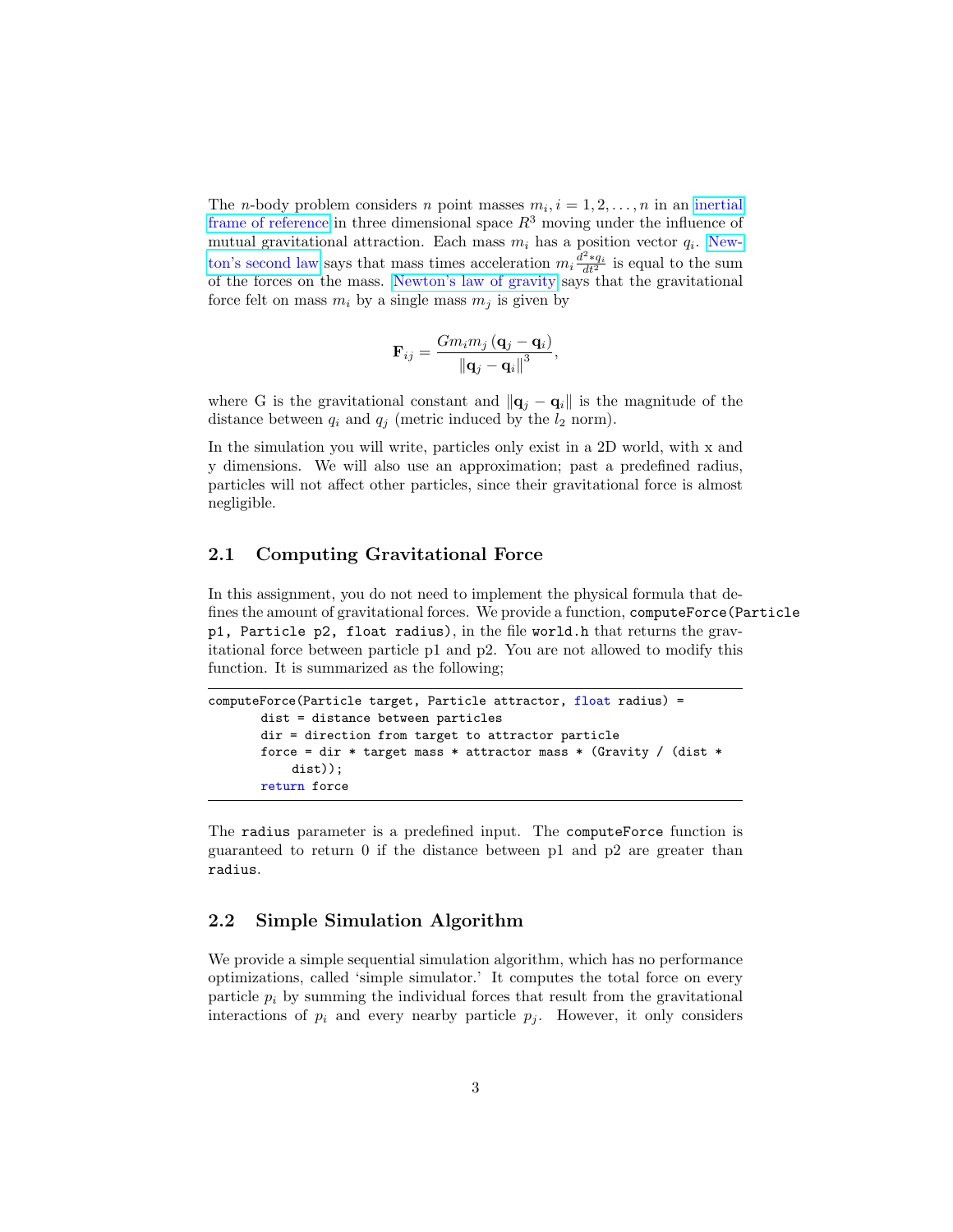particles that are within a certain radius of  $p_i$ , because particles outside that radius have a negligible force effect.

The pseudo-code for this implementation is as follows:

```
for each iteration
   for each particle p:
       find nearby particles whose distance to this particle is less
           than 'radius'.
       // compute the sum of gravitational forces that need to be
           applied to this particle:
          force = 0;
          for each nearby particle p1
             force += computeForce(p, p1);
       update the position and velocity of this particle using the
           computed force.
```
This algorithm is implemented in src/simple-simulator.cpp, and is available for your reference. The accuracy of you quad-based sequential and parallel implementations will be checked against output generated by this code.

The interesting part of this problem, is to find the nearby particles of a given particle efficiently. A naïve approach, implemented in  $src/simple-simulator$ .cpp, is to test the distance of all particles in the scene. This yields an implementation with  $O(n^2)$  computational complexity, where *n* is the number of particles in the scene. When  $n$  is very large (e.g. 1 million), the naive approach will take a very long time to finish. We can improve this significantly.

# 3 Quad-Tree Simulation Algorithm

To more efficiently find the number of 'near' particles to a specific particle  $p_i$ , we can create a tree structure to quickly determine which particles are potentially in the 'radius' of  $p_i$ . In this case, we will be using a simple tree structure called a 'quad-tree'.

#### 3.1 Quad Tree

A Quad Tree is a tree data structure in which each node has exactly four children. They are useful because they can be used to partition a two-dimensional space by recursively dividing into 4 sub-spaces.

For this n-body simulation, we are interested in partitioning our 2D space into rectangles, such that each 'leaf' of the tree contains at most 'QuadTreeLeafSize' particles. Given a list of particles and their positions, we can build this quad tree by recursively bisecting the space containing those particles into nodes,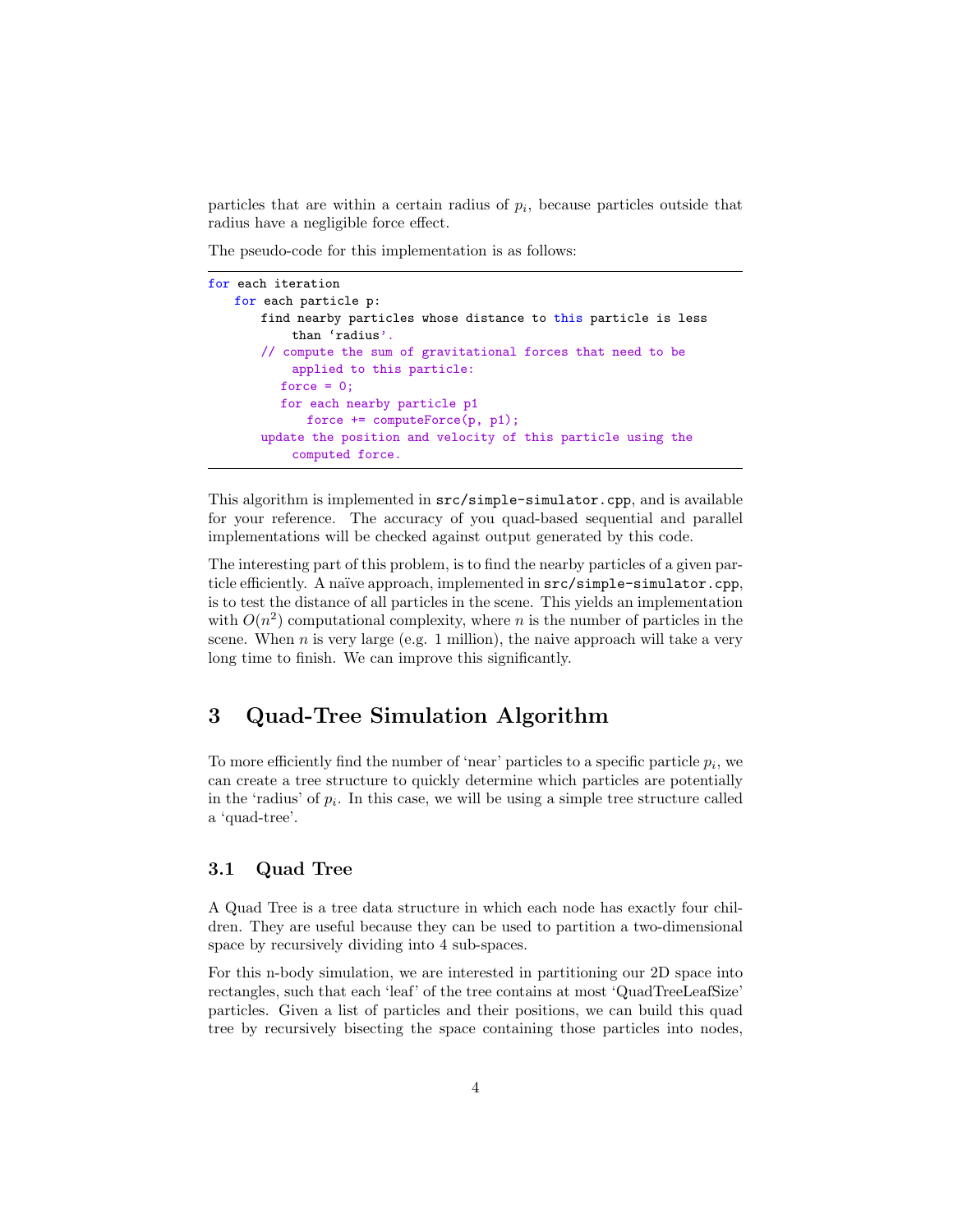

Figure 2: A Quad tree with 'QuadTreeLeafSize'  $= 1$ 

while keeping track of bounds of the current square of space used. For each node, we must store the following:

- 1. isLeaf: whether the node is a leaf
- 2. particles: What particles that node contains
- 3. children: The four child nodes of that node

For your reference, the tree building process for particles in a 2D space might look something like this:

```
QuadTreeLeafSize = max number of particles per node
buildQuadTree(particles, range_min, range_max){
   if num(particles) >= QuadTreeLeafSize:
       return leaf node
   else:
       result = non-leaf node
       pivot = (range_min + range_max) * 0.5f;
       <assign particles to appropriate children of result>
       return result
}
```
Note that in this algorithm, a leaf node may contain 0 particles. The pseudocode is purposefully vague, as the implementation of the 2D version is left to you in Task 1.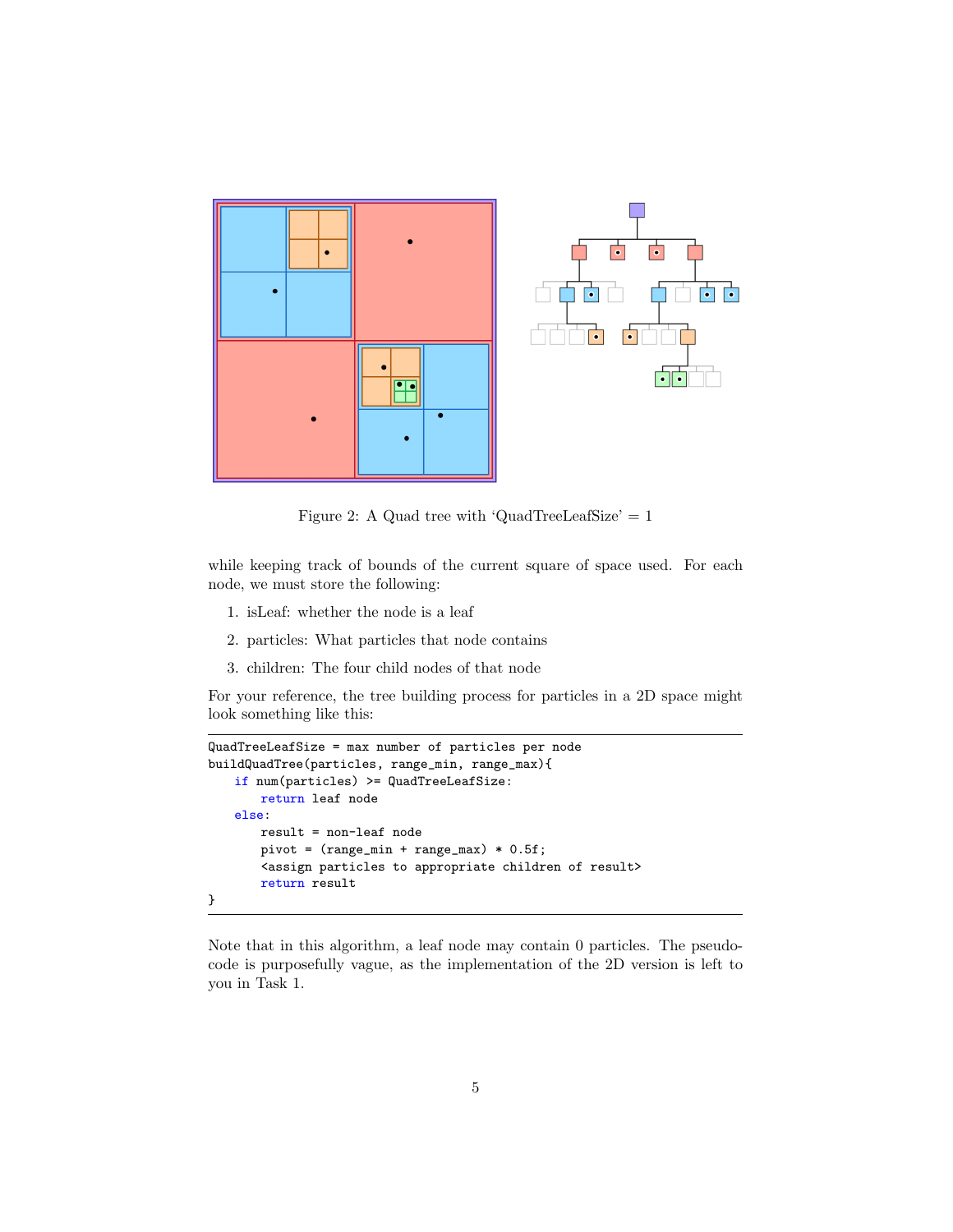#### 3.2 Simulation Algorithm

When using a quad tree structure, each simulation iteration is separated into two stages: building the quad-tree, and using the quad-tree for simulation:

```
for each iteration
   1. build quad-tree
   2. for each particle p:
       find nearby particles using the quad-tree
       compute the sum of gravitational forces that need to be applied
           to this particle:
         force = 0;
          for each nearby particle p1
             force += computeForce(p, p1);
       update the position and velocity of this particle using the
           computed force.
```
In this assignment, you will first finish implementing a sequential version of the simulation by completing a function building a quad tree, then parallelizing both the tree construction and simulation stage on a Intel<sup>®</sup> Xeon<sup>®</sup> Processor E5-1660 v4.

## 4 Starter Code

We provide starter code, which includes the simple simulator and an incomplete version of the sequential tree-based algorithm.

#### 4.1 Building the Starter Code

After cloning this repository, you can make the started code using:

\$ make all

This will build an executable named nbody-release. To perform a debug build, run:

\$ make all CONFIGURATION=debug

#### 4.2 Running the Startup Code

To run a simulation, use the following command: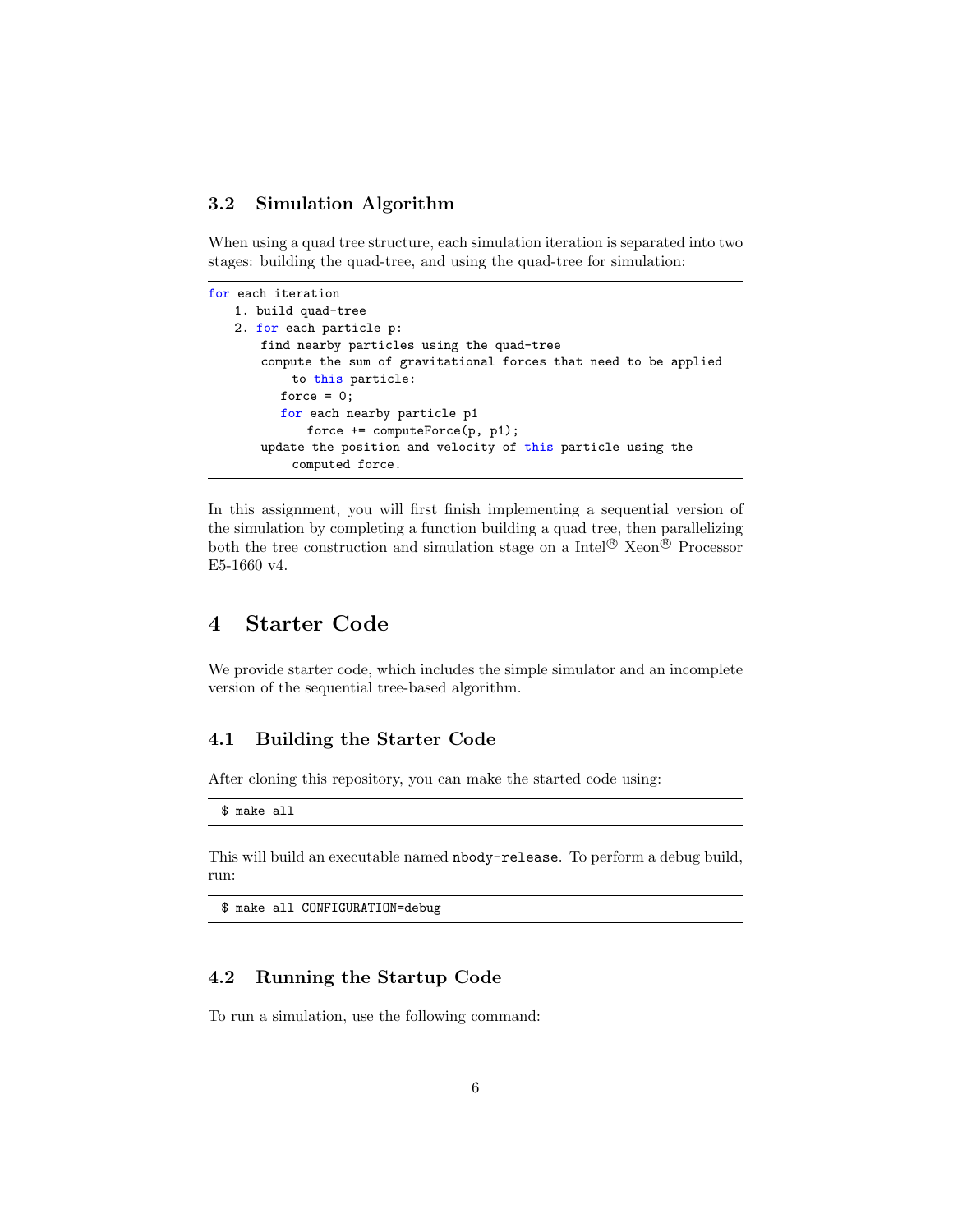This will create a scene with 100 randomly positioned particles and run for 10 iterations. The resulting particle positions and velocities will be dumped to out.txt by default. You can use -o out1.txt command-line option to change the output destination.

#### 4.3 Visualization

You can have nbody-release output a visualization of the particles after each iteration. This visualization will be a 2D image of particle positions, formatted as a bitmap image file (.bmp), which is viewable in most image editors. To create a visualization, use the command-line option -fo:

\$ ./nbody-release -i 10 -n 100 -fo ./

This informs nbody-release to output bmp files to the current directory that visualize each simulation iteration. By default, the visualization represents a viewport of -10 $\leq x \leq 10$  and -10 $\leq y \leq 10$ . To change the viewport size, use -v option:

\$ ./nbody-release -i 10 -n 100 -fo ./ -v 20.0

This changes the viewport to visualize the -20 $\leq x \leq 20$  and -20 $\leq y \leq 20$  range.

#### 4.4 Running the Benchmark

Running the following command will start a benchmark of your sequential and parallel implementation:

\$ ./nbody-release -b

The benchmark will time your implementation on a variety of scenes ranging from 100 to 100,000 particles. It will also check the correctness of your simulation by comparing your simulation result to the reference results.

#### 4.5 Usage

nbody-release has both testing capabilities and 'custom run' capabilities. A custom run creates a scene with 10 clusters of particles, with a number of options. The full usage of nbody-release is as follows: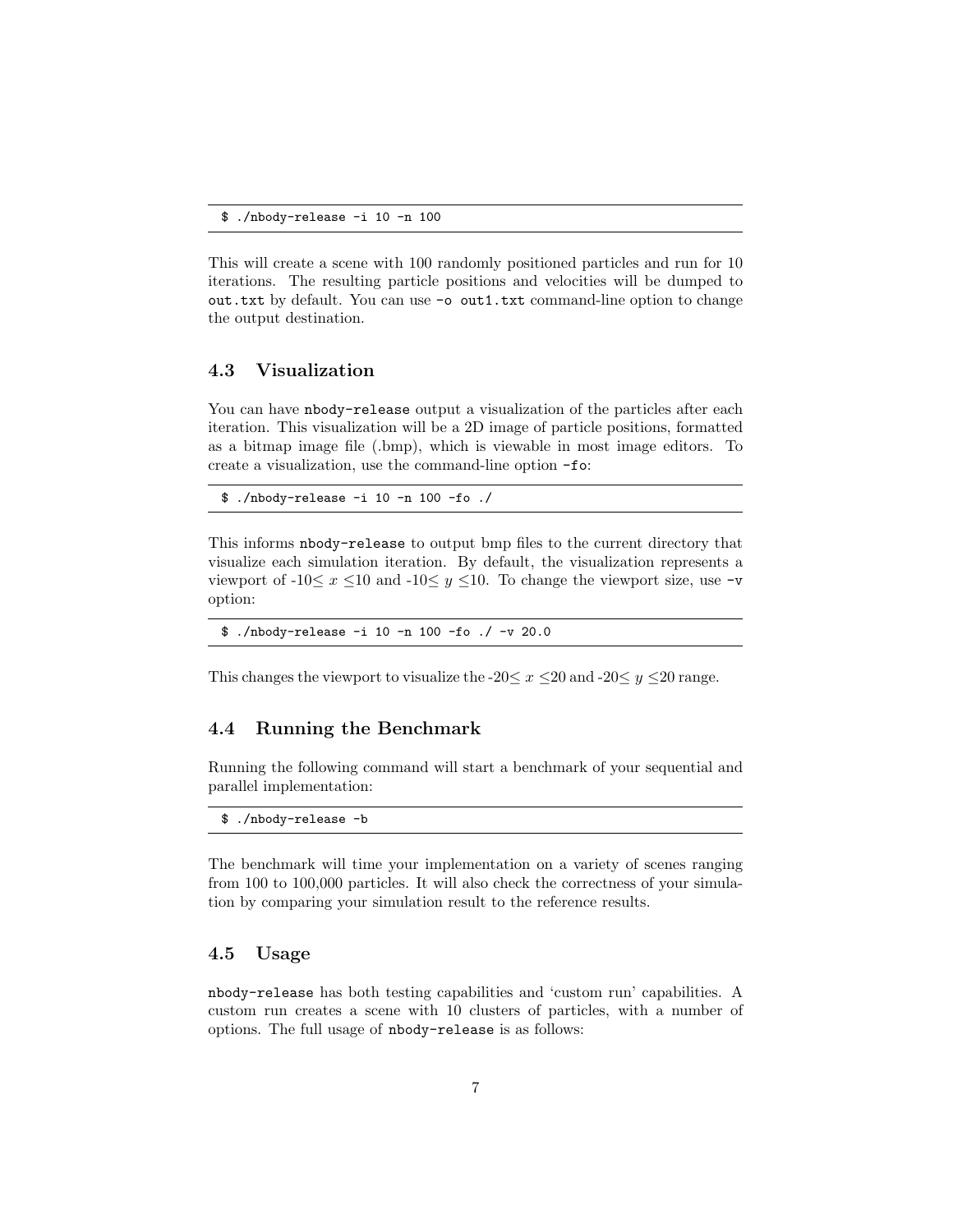#### Custom Run Options:

- $-i$   $\langle$  int $\rangle$ : This flag specifies the number of iterations, a positive integer 1 or greater, for a custom run. The default value is 1 iteration.
- $-\mathbf{n}$   $\langle \text{int} \rangle$ : Specifies the number of particles to generate.
- $-s$  <float>: This flag specifies the space size that the particles for a custom run will be generated in. The default is 10.0, for which particles may have x positions in the range -10.0, 10.0 and y positions in the range -10.0, 10.0.
- $-in <$ string>: Specifies an input file to read particle positions from in a custom run. The file must be a .txt type file with the format mass, x position, y position, x velocity, y velocity, space separated, with one line corresponding to each particle.
- -o <string>: Specifies the output file to write results to. The default is out.txt.
- -fo  $\leq$ string>: When this flag is included, a .bmp visualization file will be created for each step of the simulation, labeled by step number, in the directory  $\langle$ string $\rangle$ . For example, -fo "./" will create bmp files in same directory as nbody-release.
- $-v \leq f$ loat>: Specifies the viewport size, which is the range of space the visualization file will use. Defaults to 10.0; in general try to keep this value to the space bounds specified with -s.
- -seq: Runs the sequential quad-tree version of the simulation.
- -par: Runs the parallel quad-tree version of the simulation.
- -simple: Runs the provided simple version of the simulation.
- •
- -c: The addition of this flag specifies to run the correctness check suite for the specified implementation (-seq or -par). If none are specified, the correctness of the sequential implementation is checked by default

# 5 Your Tasks

Your tasks will be to complete the sequential tree-based implementation and to implement a parallel simulation implementation.

The file simple-simulator.cpp provides the naive implementation that checks all particles for proximity. Make sure you understand this code before proceeding to Step 1.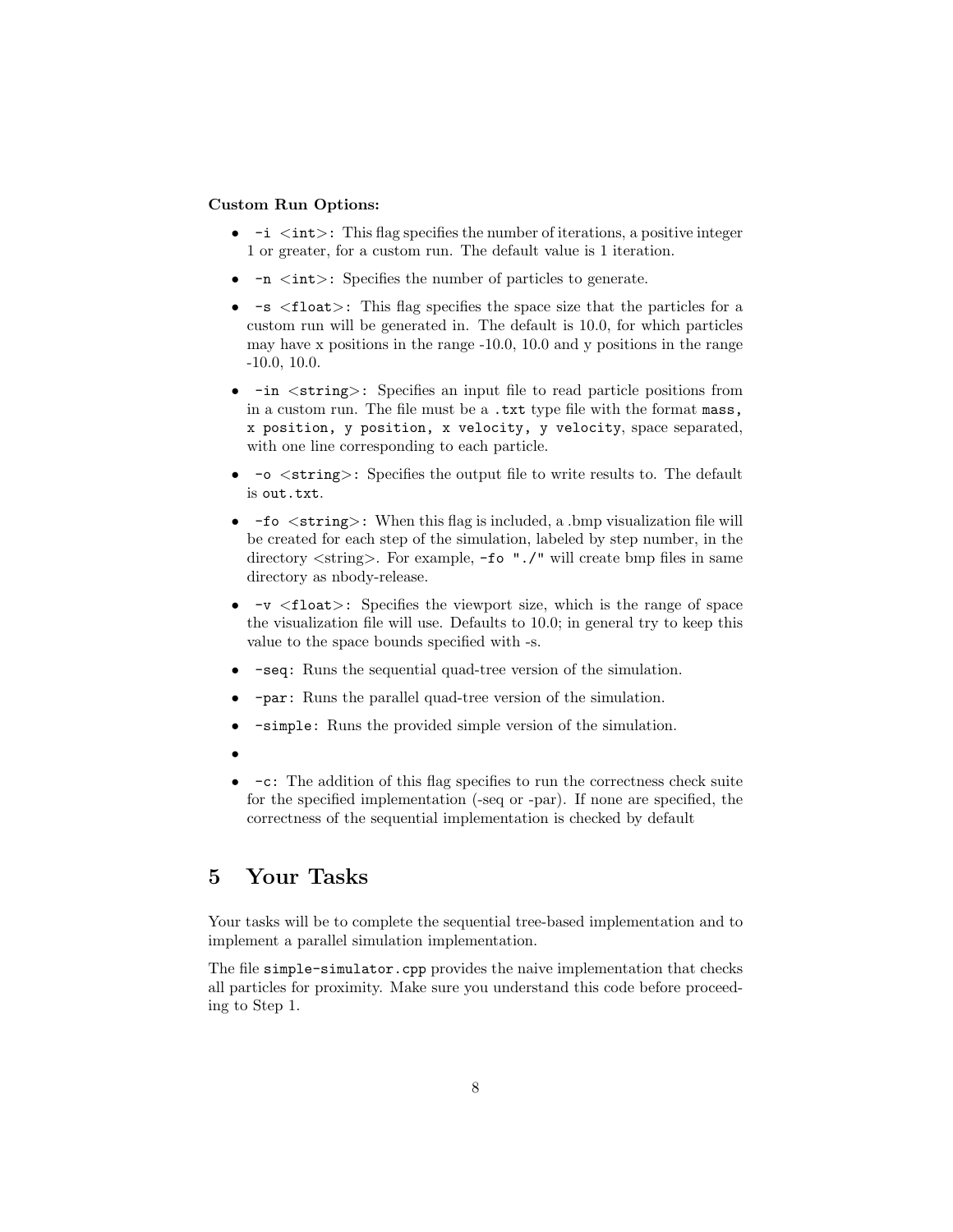#### 5.1 Task 1: (20 Points) Implement Sequential Quad-Tree Based Simulation

The file seq-simulator.cpp provides the function definitions for the sequential simulation. You need to implement the buildAccelerationStructure(..) and simulateStep(..) function.

The buildAccelerationStructure(..) function takes a vector of current particles, and should return a QuadTree object. See quad-tree.h for the definition of QuadTree class. You may not delete or modify the contents of this file, but you may define new functions or structures if you believe them to be useful.

A QuadTree has the following properties:

- root: A QuadTreeNode
- bmin: A Vec2 with  $\langle x, y \rangle$  minimum bounds on the locations of particles in the tree
- bmax: A Vec2 with  $\langle x, y \rangle$  maximum bounds on the locations of particles in the tree
- getParticles: A function that assigns the list of particles in this tree to a pointer provided as a parameter.

A QuadTreeNode has the following properties:

- isLeaf: Boolean labeling if this node is a leaf
- children: Array of 4 QuadTreeNode pointers representing the children of this node
- particles: List of particles at this node

The simulateStep $(.)$  function implements stage 2 of the simulation. It reads particle information from the particles parameter, and stores the new particle status in the newParticles vector. It should be very similar to the simple implementation.

#### Evaluation

Your sequential program will be evaluated based off of correctness. You can check the correctness of your sequential quad-tree build implementation and simulateStep function by running:

<sup>\$</sup> make

<sup>\$ ./</sup>checker.pl -s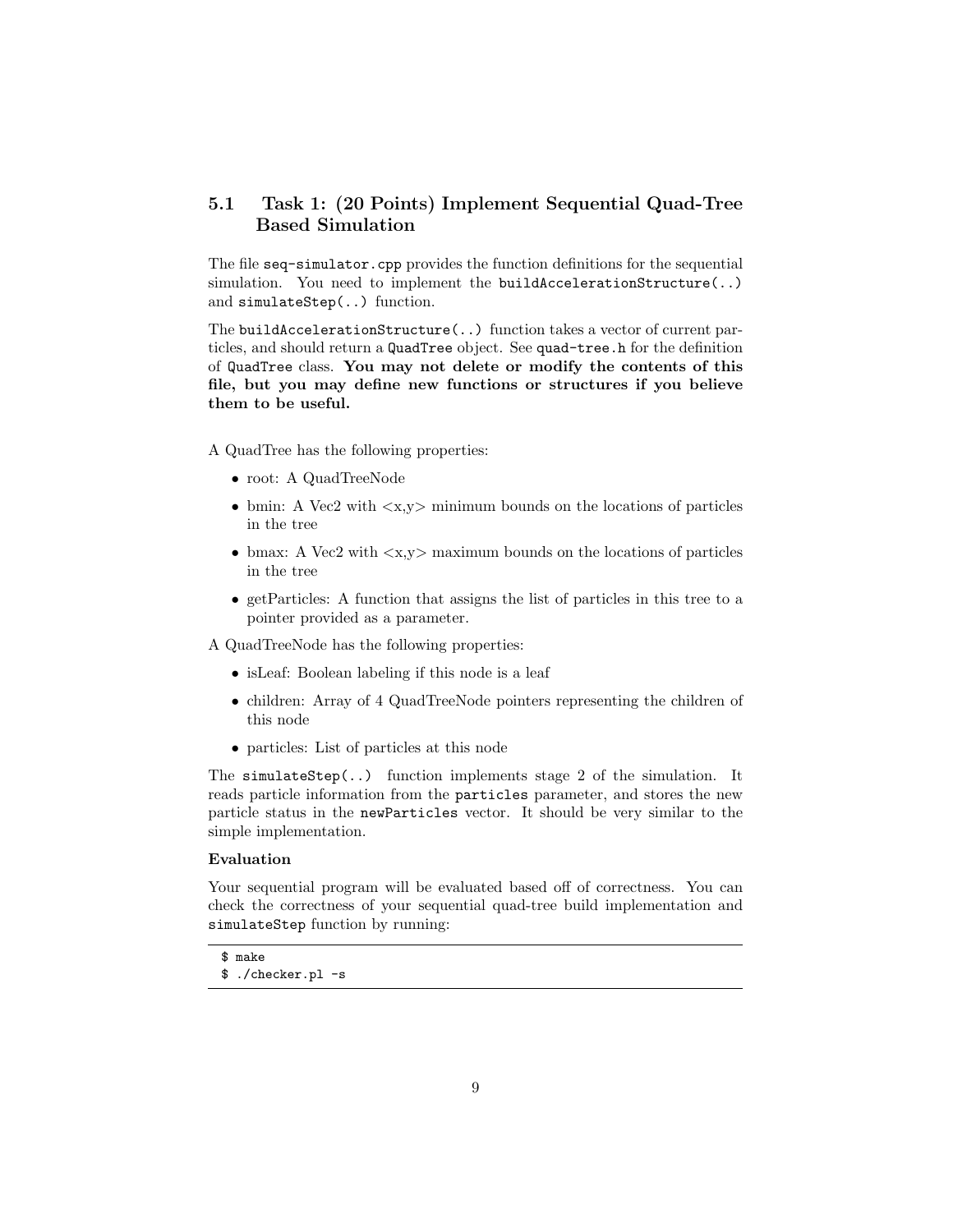

Figure 3: Diagram of children mapping of quad tree

### 5.2 Task 2: (60 Points) Implement Parallel Quad-Tree Based Simulation

For this task, you need to implement the buildAccelerationStructure(..) and simulateStep(..) functions in parallel-simulator.cpp. You may find it useful to start from your sequential implementation from Task 1.

Your implementation must perform well even in scenes with imbalanced particle distribution. It will be tested against a total 7 scenes, each shown in the gallery at the end of this writeup. It will benefit you to look at these scenes and consider them when writing your implementation.

#### Tips and Tricks

- Consider the use of task-based instead of data-based parallelism. What task best suits which type of parallelism? Blindly creating #pragma omp parallel for loops will not serve you well in this task.
- Research the different types of scheduling OpenMP provices, and choose the type that best suits the problem at hand. The following article has great resources explaining how different types of scheduling handle work.

<http://jakascorner.com/blog/2016/06/omp-for-scheduling.html>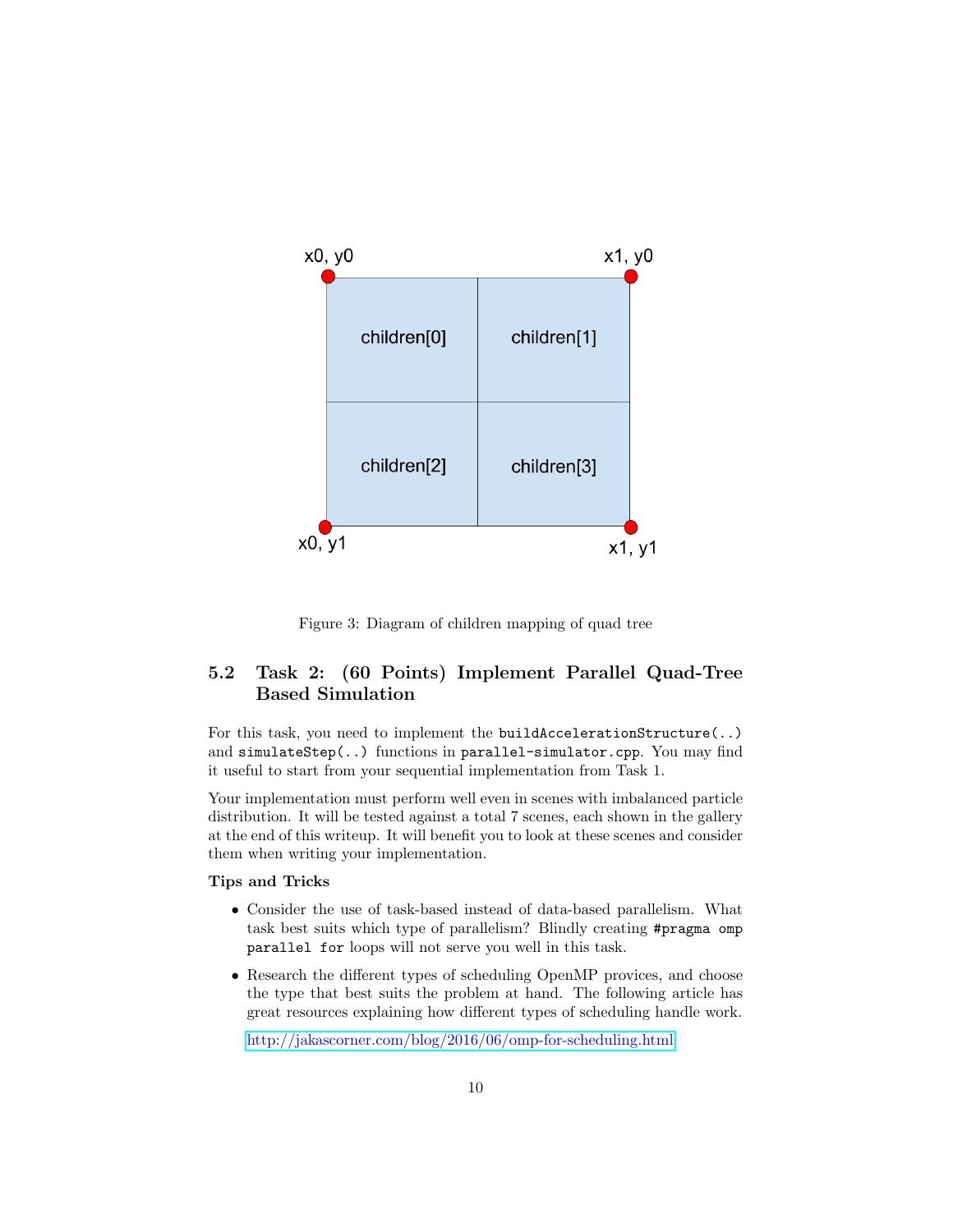• You may find tuning constants involved in your implementation useful.

#### Evaluation

The benchmark shows the performance for your parallel implementation, including speedup information and correctness errors. It also displays the target speedup for each scene.

\$ make \$ ./checker.pl -p

You will be evaluated both on correctness and speed; an implementation that is not correct with not receive any points, so ensure that correctness does not fail. Although you could improve the apparent speedup by detuning the single-core performance, that will not lead to an optimal overall score, as we will look at your code. As a special case, if your single-core performance exceeds the target performance, then the target performance will be used as the denominator in the speedup calculation. This means that you don't need to artificially slow down a fast, single-threaded version in order to maximize the speedup measurement.

Scoring of your performance is broken down as follows:

Table 1: Breakdown of Points.

| Function Performance       | Points |
|----------------------------|--------|
| buildAccelerationStructure | 40     |
| simulateStep               | 20     |

Your performance for different scenes will be weighted in your overall score. Below are the percentage weights for each scene. As an example; random-1000 will contribute  $.05 * 20 = 1$  point to your total score.

Table 2: Percentage weight of different scenes.

| Scene                     | Percent |
|---------------------------|---------|
| random-1000               | 5       |
| $random-10000$            | 15      |
| random-50000              | 20      |
| $\rm corner\text{-}1000$  | 5       |
| $\rm corner\text{-}10000$ | 15      |
| $corner-50000$            | 20      |
| $repeat-10000$            | 20      |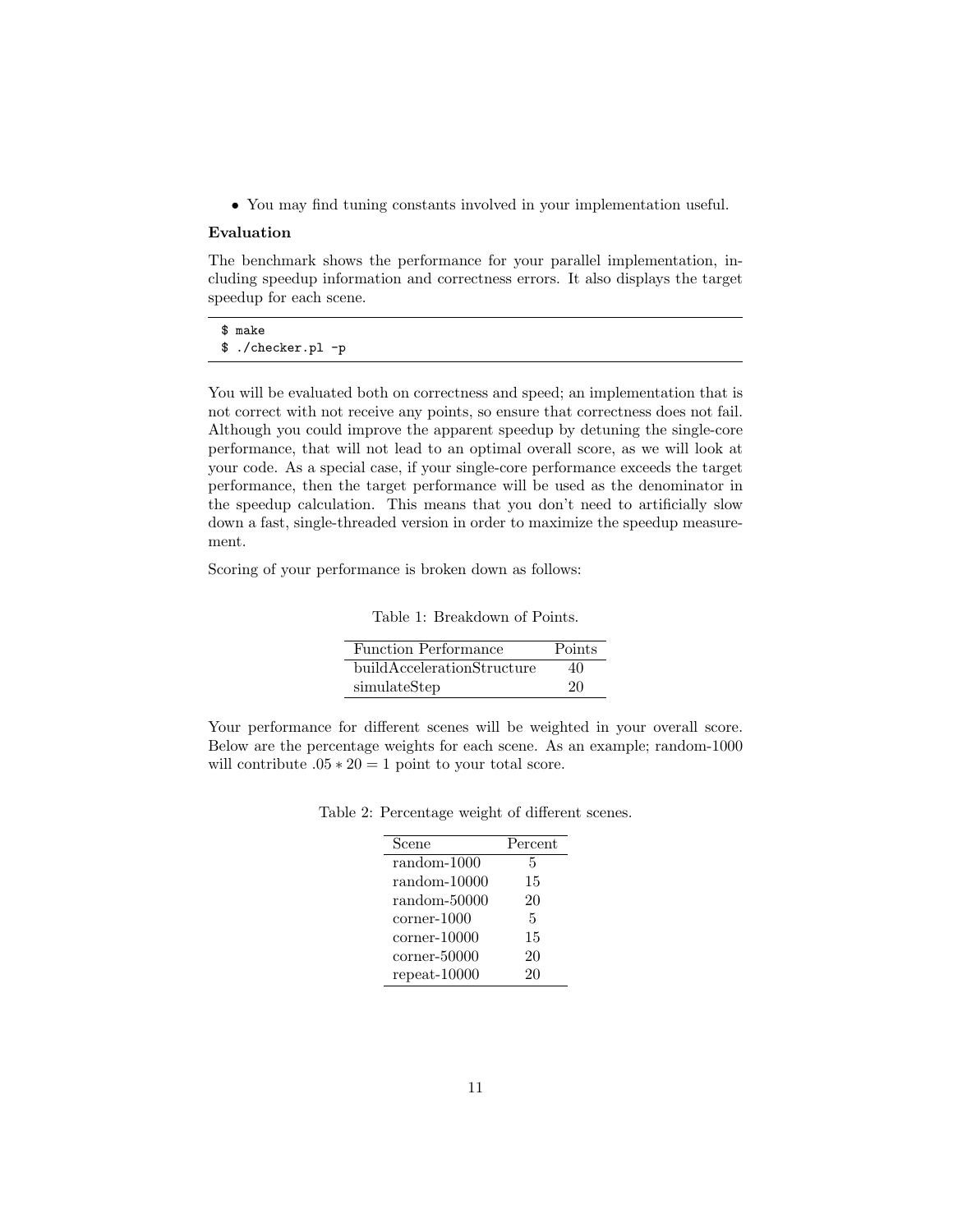## 6 Write-up

In your writeup, please include the following:

- 1. Briefly describe your sequential implementation and explain your parallel implementation in your write-up.
- 2. Include your reasoning for your implementation choices, including any graphs or tables that helped you make your decisions.
- 3. Include timings for different parts of the program, for at least the buildTree and simulateStep functions in the parallel implementation.
- 4. Include the benchmark output as a result of running

```
$ ./checker.pl -p
```
# 7 Hand-in Instructions

You will submit your code via Autolab and your report via Gradescope. For the code, you will be submitting all C++ header and source files in the src folder.

- 1. Submitting your code:
	- (a) If you are working with a partner, form a group on Autolab. Do this before submitting your assignment. One submission per group is sufficient.
	- (b) Make sure all of your code is compilable and runnable. We should be able to simply run make, then execute ./checker.pl -p. Please remove excessive print statements, if they were added.
	- (c) Run the command "make handin.tar." This will run "make clean" and then create an archive of any  $C++$  source code in /src. If you find it absolutely necessary, you may modify the Makefile to include other files you have added.
	- (d) Submit the file handin.tar to Autolab.
- 2. Submitting your writeup:
	- (a) Please upload your report as file report.pdf to Gradescope, one submission per team, and select the appropriate pages for each part of the assignment. After submitting, you will be able to add your teammate using the add group members button on the top right of your submission.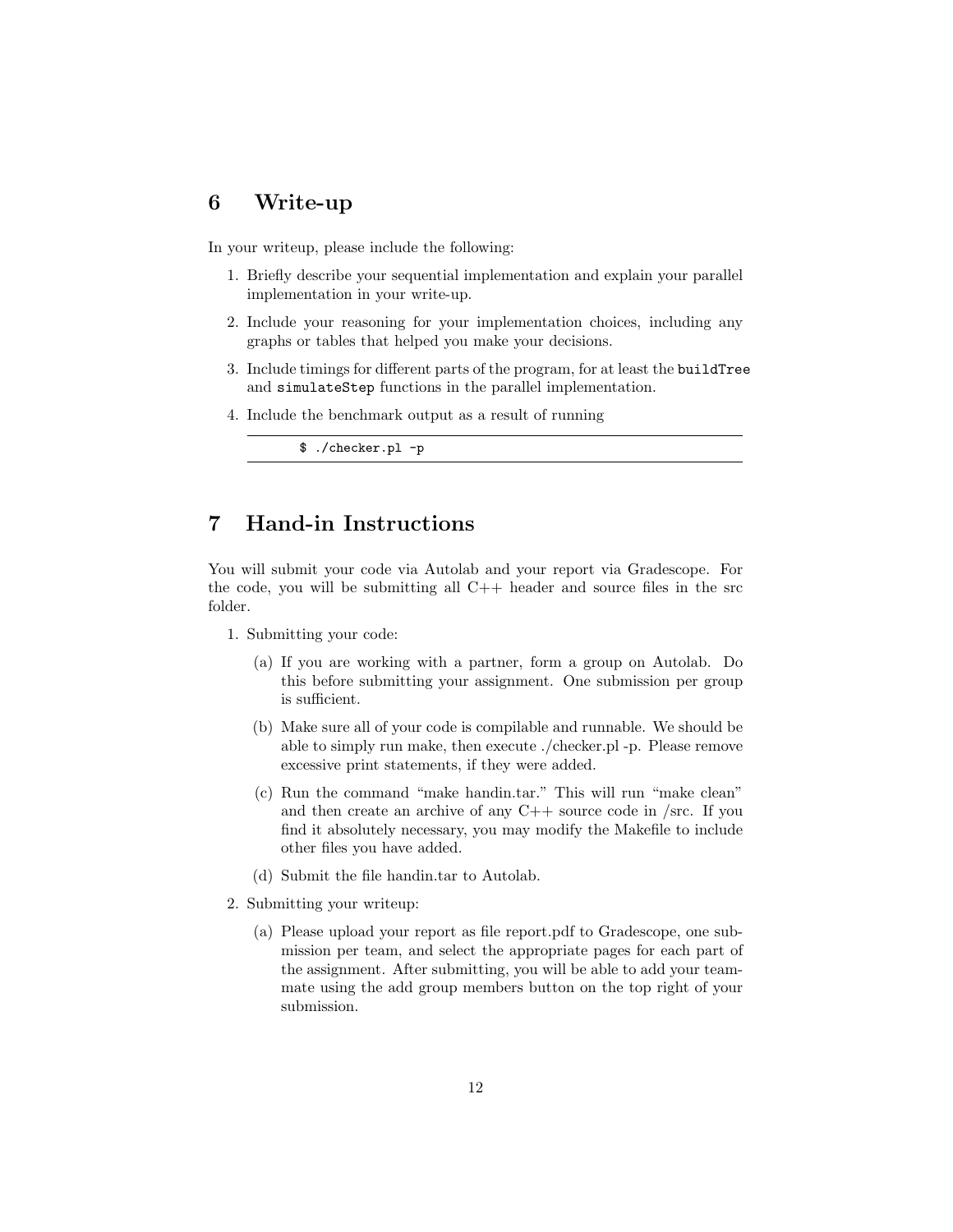# 8 Gallery

Your implementation will be tested against the following scenes. They all have different distributions of points, different space sizes. Taking into account possibly uneven distributions may help your implementations' performance.

The red lines overlaid on the following images visualize the quad-tree based partition of the particles.

N = Number of particles in Scene

 $S =$  Space Size, where particles can take any position with x coordinate in  $(-S, \mathcal{L})$ S) and y coordinate in (-S, S).



Figure 4: Random-1000: N=1000, S=10.0, randomly distributed points



Figure 5: Random-10000: N=10000,S=100.0, randomly distributed points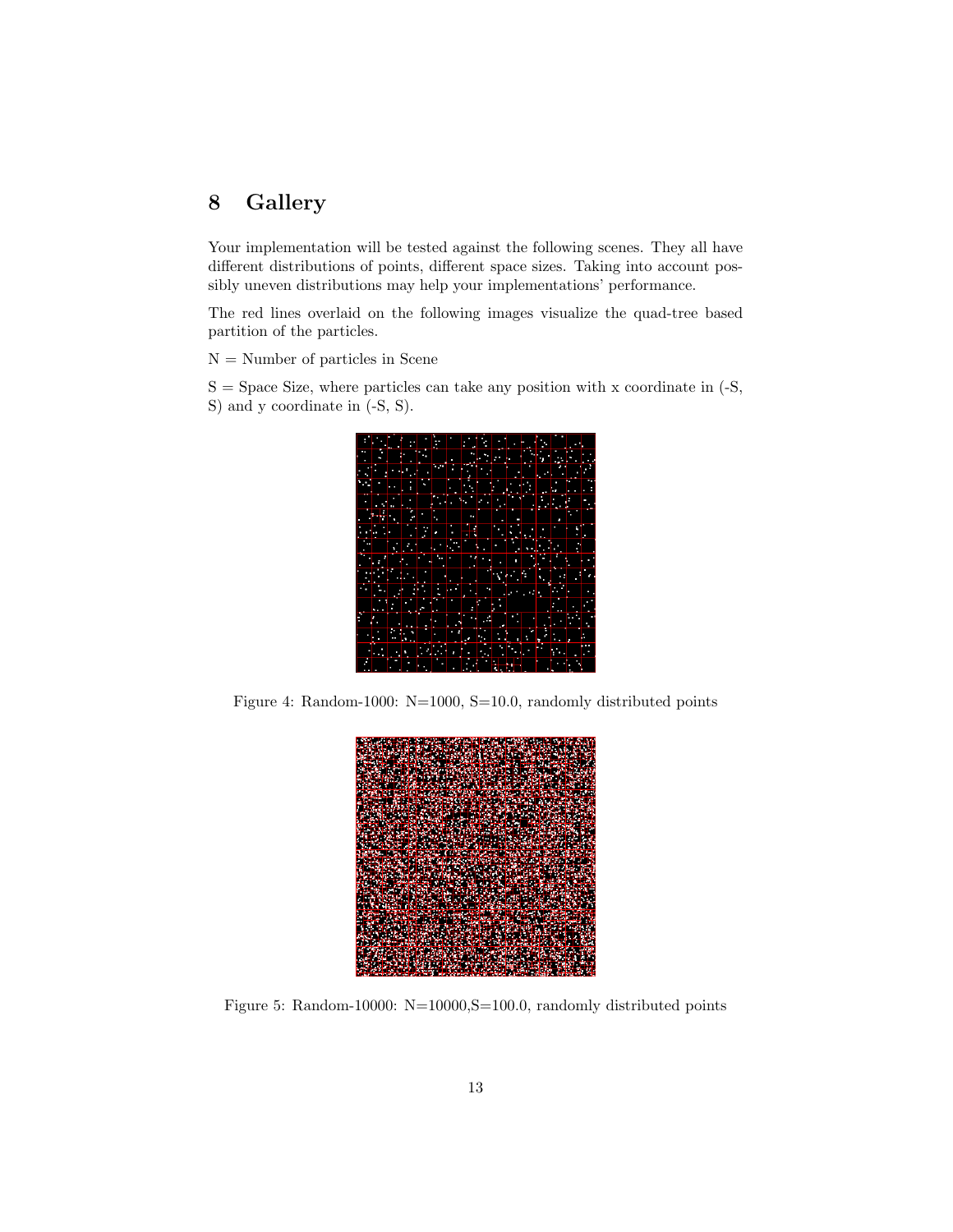

Figure 6: Random-50000: N=50000, S=500.0, randomly distributed points



Figure 7: Corner-100: N=1000, S=10.0, Corner associated points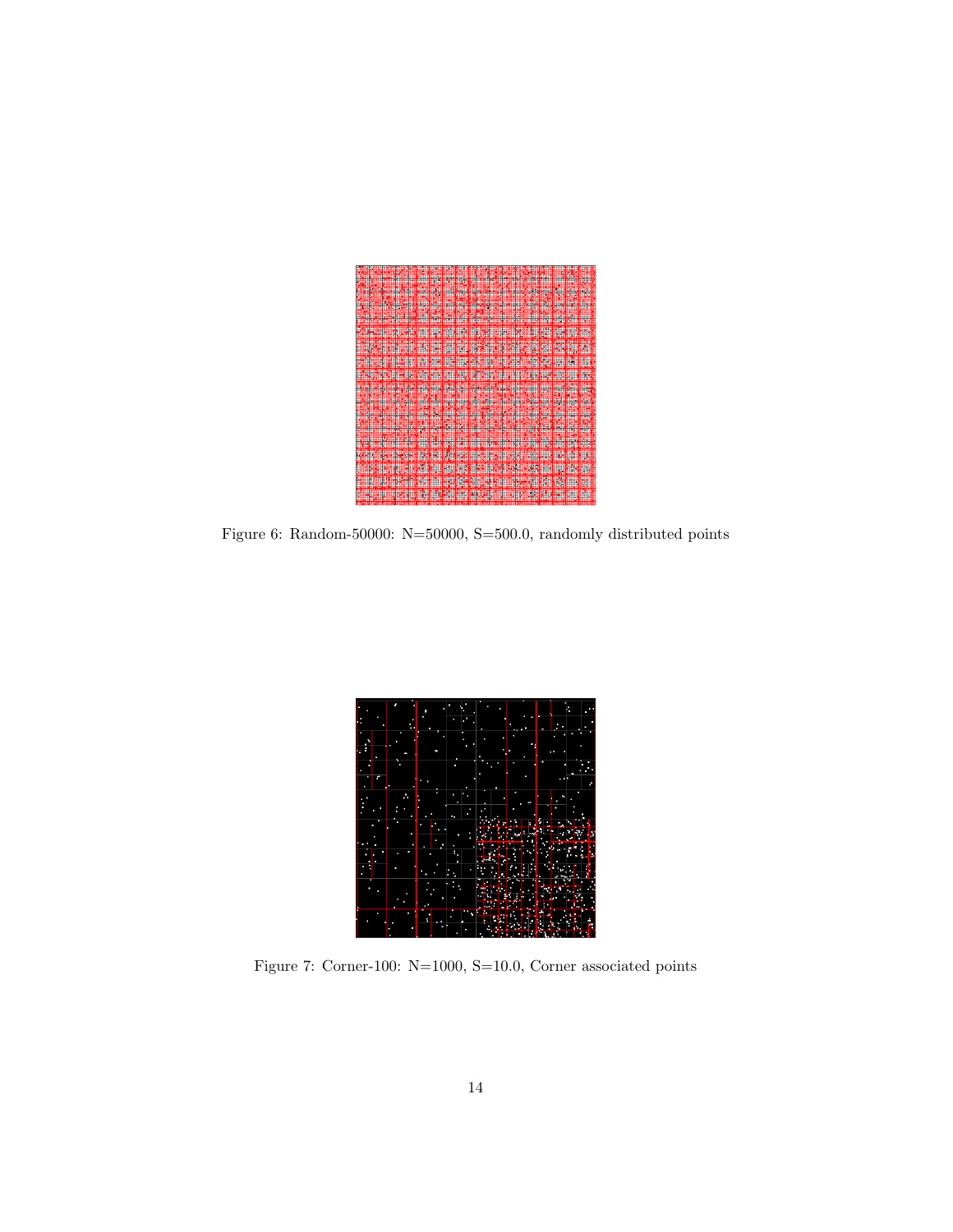

Figure 8: Corner-10000: N=10000, S=100.0, Corner associated points



Figure 9: Corner-50000:  $\mathrm{N}{=}50000,\,\mathrm{S}{=}500.0,\,\mathrm{Corner}$  associated points